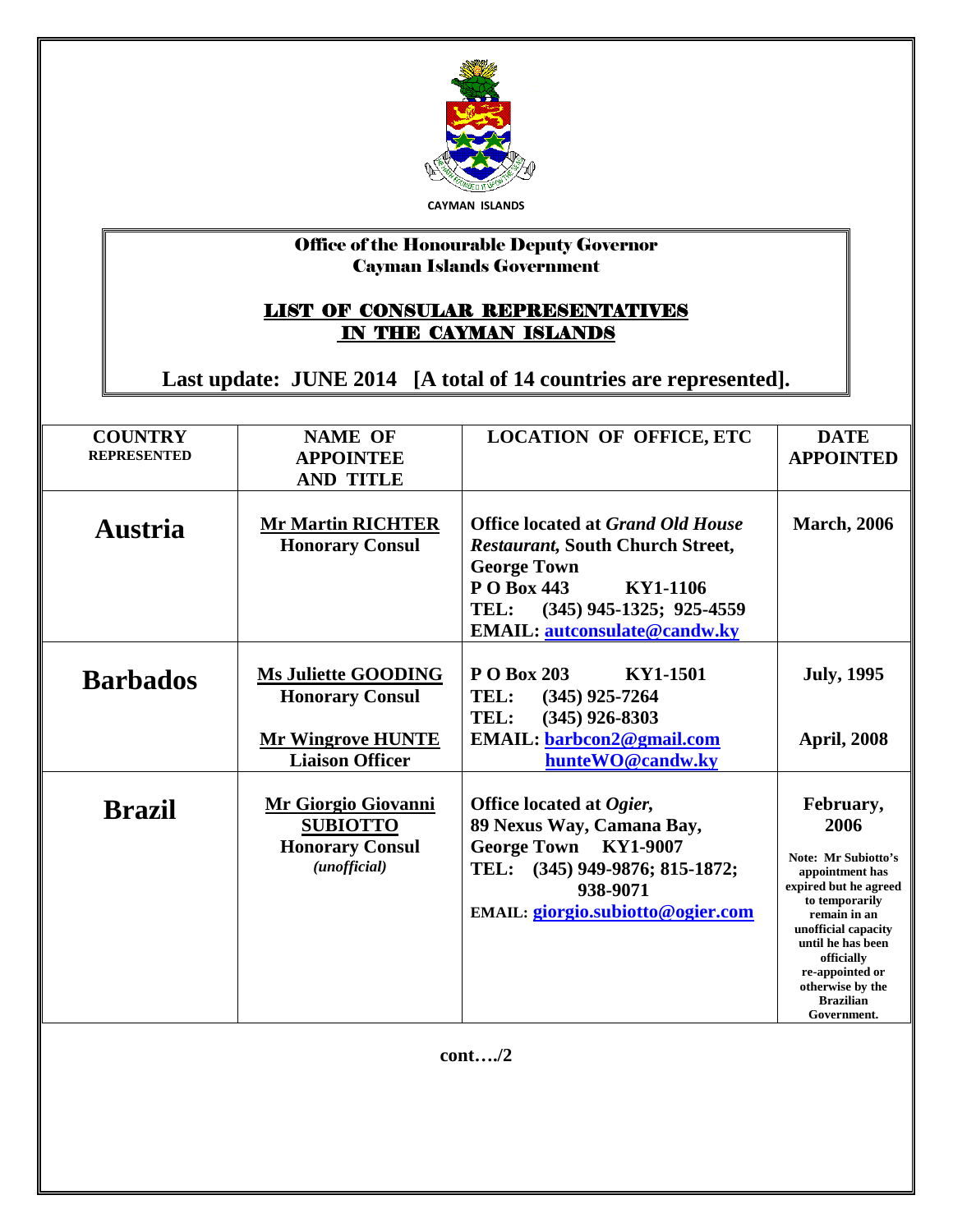| Page 2                               |                                                                                                                 |                                                                                                                                                                                                                     |                                                                                 |  |  |
|--------------------------------------|-----------------------------------------------------------------------------------------------------------------|---------------------------------------------------------------------------------------------------------------------------------------------------------------------------------------------------------------------|---------------------------------------------------------------------------------|--|--|
| <b>COUNTRY</b><br><b>REPRESENTED</b> | <b>NAME OF APPOINTEE</b><br><b>AND TITLE</b>                                                                    | <b>LOCATION OF OFFICE, ETC</b>                                                                                                                                                                                      | <b>DATE</b><br><b>APPOINTED</b>                                                 |  |  |
| <b>Canada</b>                        | <b>Mr Jeff BOUCHER</b><br><b>Honorary Consul</b>                                                                | Office located in Landmark Square,<br>#64 Earth Close [First Floor]<br><b>West Bay Road</b><br>P O Box 30086<br>KY1-1201<br>TEL: (345) 949-9400<br><b>EMAIL:</b> cdncon.cayman@candw.ky                             | September,<br>2006                                                              |  |  |
| <b>France</b>                        | <b>Mr Sebastian</b><br><b>GUILBARD</b><br><b>Honorary Consul</b>                                                | Office located at #115 West Bay<br><b>Road (St Matthew's University)</b><br>P O Box 30111<br>KY1-1201<br>$(345)$ 949-2118; 326-1014<br>TEL:<br><b>EMAIL:</b> sguilbard@smu.ky<br>sguilbard1@hotmail.com             | September,<br>2012                                                              |  |  |
| <b>Germany</b>                       | <b>Mrs Christiane</b><br><b>SCHUETTE-McFIELD</b><br><b>Honorary Consul</b><br>(unofficial)                      | Office located at #81 Admiral's<br><b>Avenue, George Town</b><br>P O Box 10557<br>KY1-1005<br>TEL:<br>$(345)$ 924-3561<br>EMAIL: schuettemcfield@gmail.com                                                          | Not yet<br>formalised but<br>has been<br>performing<br>this role since<br>2006. |  |  |
| <b>Honduras</b>                      | <b>Mr Miguel</b><br><b>MOLINA-BROWN</b><br><b>Honorary Consul</b><br>(unofficial)                               | P O Box 2798<br>KY1-1112<br>TEL:<br>(345) 914-8665; 939-7914<br><b>EMAIL:</b><br>Miguelmbrown@yahoo.com<br>Miguel.brown@ky.pwc.com                                                                                  | Not yet<br>formalised but<br>has been<br>performing<br>this role since<br>2008. |  |  |
| India                                | Dr Krishna MANI<br><b>Honorary Consul</b><br>(unofficial)                                                       | Office located at #31 Pasadora Place<br><b>Smith Road, George Town</b><br>P O Box 30950<br>KY1-1204<br>TEL:<br>$(345)$ 945-1565; 928-4681<br>EMAIL: eyeman_2020@yahoo.com                                           | Not yet<br>formalised but<br>has been<br>performing<br>this role since<br>2004. |  |  |
| <b>Jamaica</b>                       | 1. Dr Joseph<br><b>MARZOUCA</b><br><b>Honorary Consul</b><br>2. Ms Elaine HARRIS<br><b>Honorary Vice Consul</b> | <b>Office located in the Dot Com</b><br><b>Building, Second Floor, #342A Dorcy</b><br><b>Drive, George Town</b><br>P O Box 2307<br>KY1-1106<br>TEL:<br>$(345)$ 949-9526; 325-6634<br><b>EMAIL: Jamaica@candw.ky</b> | <b>April, 2011</b><br><b>April, 2007</b>                                        |  |  |
|                                      |                                                                                                                 | cont/3                                                                                                                                                                                                              |                                                                                 |  |  |